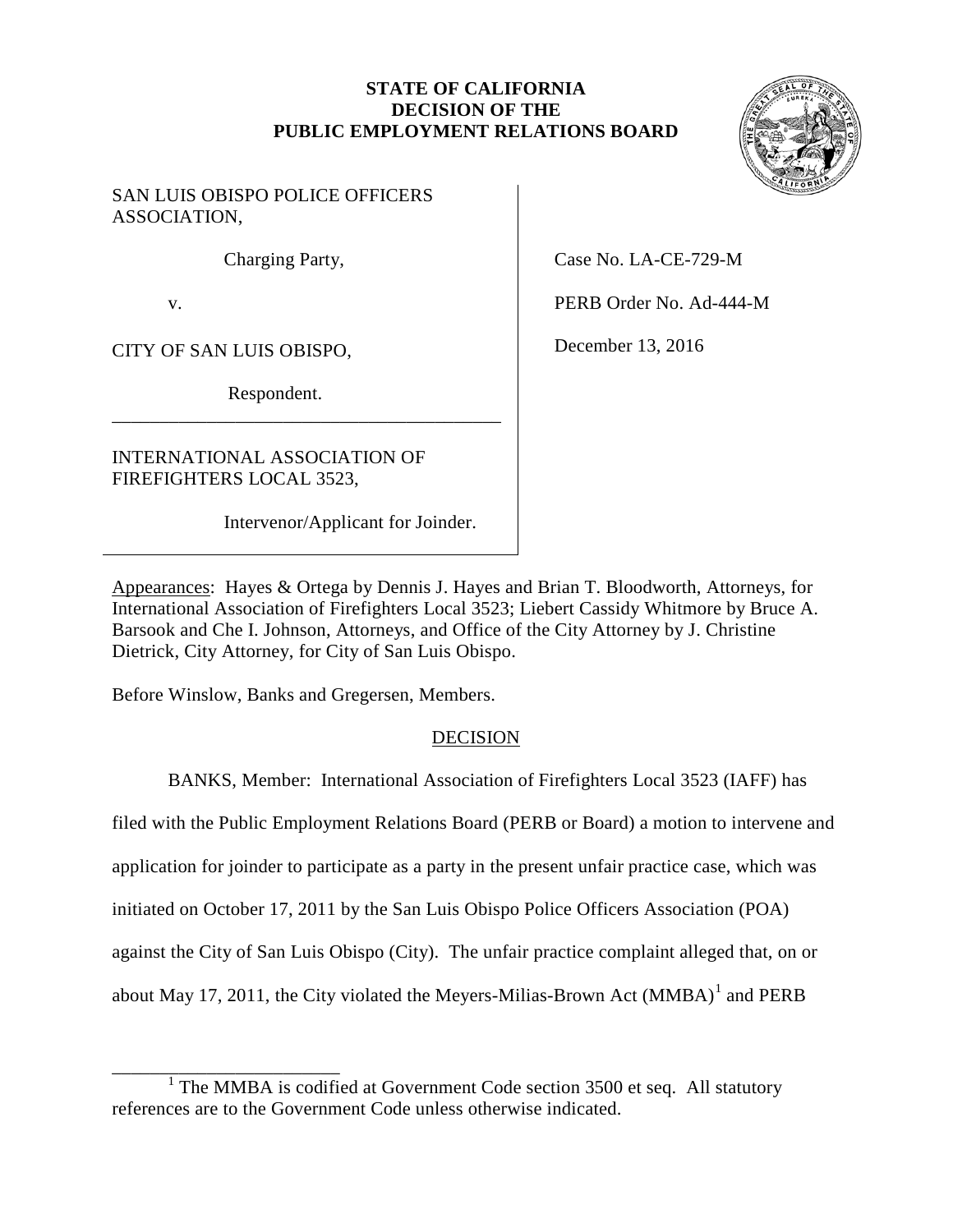Regulations, $<sup>2</sup>$  $<sup>2</sup>$  $<sup>2</sup>$  when its governing body decided to place before City voters two ballot</sup> measures, one to eliminate from the City Charter a requirement that voters approve any representative of the City's police department employees.<sup>[3](#page-1-1)</sup> reductions in employee retirement benefits and another to repeal the Charter's interest arbitration provisions for resolving bargaining disputes with the City's police and firefighter units. According to the complaint, the City placed these measures before the voters without first meeting and conferring and/or meeting and consulting with POA, which is the exclusive

 hearing. The matter was submitted on a stipulated record and 28 joint exhibits. On February 28, 2014, after the parties had filed post-hearing briefs, the ALJ issued a proposed decision which concluded that the City had violated the MMBA and PERB Regulations by submitting to voters the ballot measure to repeal the City Charter's interest arbitration provisions without first meeting and consulting to impasse or agreement with POA.<sup>4</sup> Although On January 14, 2013, a PERB administrative law judge (ALJ) convened a formal the record before the ALJ indicated that the Charter's interest arbitration provisions repealed by the City's voters had applied to bargaining disputes with both the police and firefighter units of City employees, only POA filed a charge against the City and the proposed decision concerned only whether the City had violated its duty to meet and consult with POA. The City

<span id="page-1-0"></span> $2$  PERB Regulations are codified at California Code of Regulations, title 8, section 31001 et seq.

\_\_\_\_\_\_\_\_\_\_\_\_\_\_\_\_\_\_\_\_\_\_\_\_

 $3$  Voters approved both measures in a municipal election held in August 2011.

<span id="page-1-2"></span><span id="page-1-1"></span> party has excepted to this part of the proposed decision and the issue is therefore not before the <sup>4</sup> The ALJ dismissed the complaint's allegation regarding the ballot measure to repeal Charter language requiring voter approval to changes in employee retirement benefits. Neither Board either in its review of exceptions to the proposed decision or in considering the present motion by IAFF to intervene in the case as a party. (PERB Reg. 32300, subd. (c).)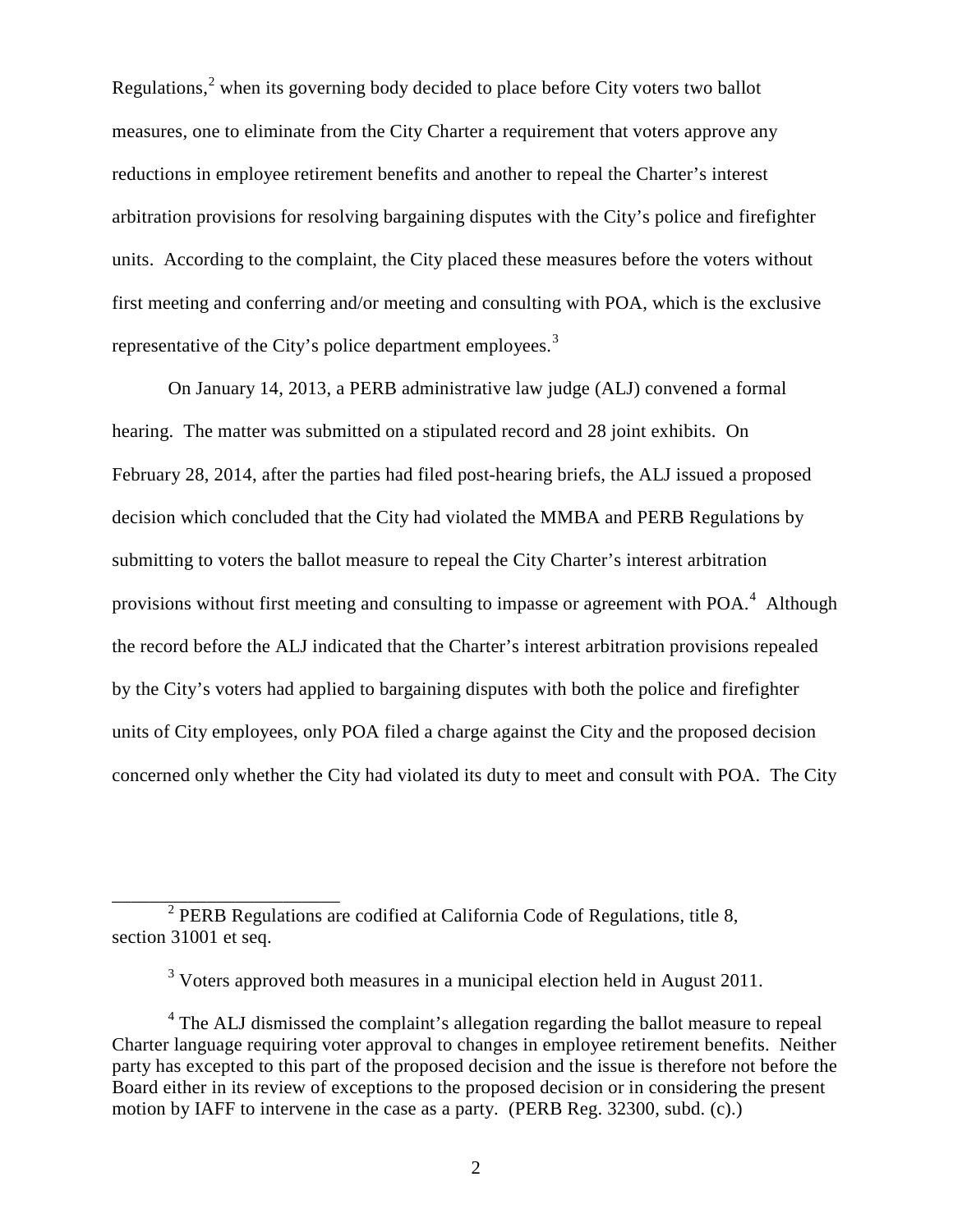filed exceptions to the proposed decision, POA filed its response to the City's exceptions, and the matter has been on the Board's docket since June 10, 2014.<sup>[5](#page-2-0)</sup>

 things, that (1) the ballot measures submitted to voters in 2011 affected matters within the omission by the City violated the MMBA. IAFF's motion also alleges that POA and the City Charter provisions for interest arbitration, an outcome which IAFF argues would be therefore be permitted to join this action. On September 29, 2016, IAFF filed with PERB the present motion to intervene and application for joinder pursuant to PERB Regulations. The motion alleges, among other scope of representation and/or the scope of consultation, (2) the City never advised, consulted or met and conferred with IAFF before placing these measure on the ballot, and (3) this are currently in negotiations to settle the unfair practice case without reinstating the former disadvantageous to its interests and those of the employees it represents and that it should

On October 18, 2016, the City filed an opposition to IAFF's motion to intervene and application for joinder, arguing, among other things, that they should be rejected as untimely. POA has taken no position on the motion/application.

 City's opposition and clarified the role it seeks to play in this case. On November 16, 2016, IAFF filed a reply which addressed arguments raised in the

For the reasons explained below, we deny IAFF's motion and application.

#### DISCUSSION

#### Consideration of IAFF's Reply Brief

\_\_\_\_\_\_\_\_\_\_\_\_\_\_\_\_\_\_\_\_\_\_\_\_

 Before deciding the merits of IAFF's motion, we must decide whether to consider IAFF's reply brief. Because PERB Regulations neither expressly permit nor preclude the submission of

<span id="page-2-0"></span><sup>&</sup>lt;sup>5</sup> While the matter has been pending before the Board, POA has twice requested that it be placed in abeyance for a period of 90 days each, while it explored settlement possibilities with the City. The most recent abeyance period expired on September 12, 2016.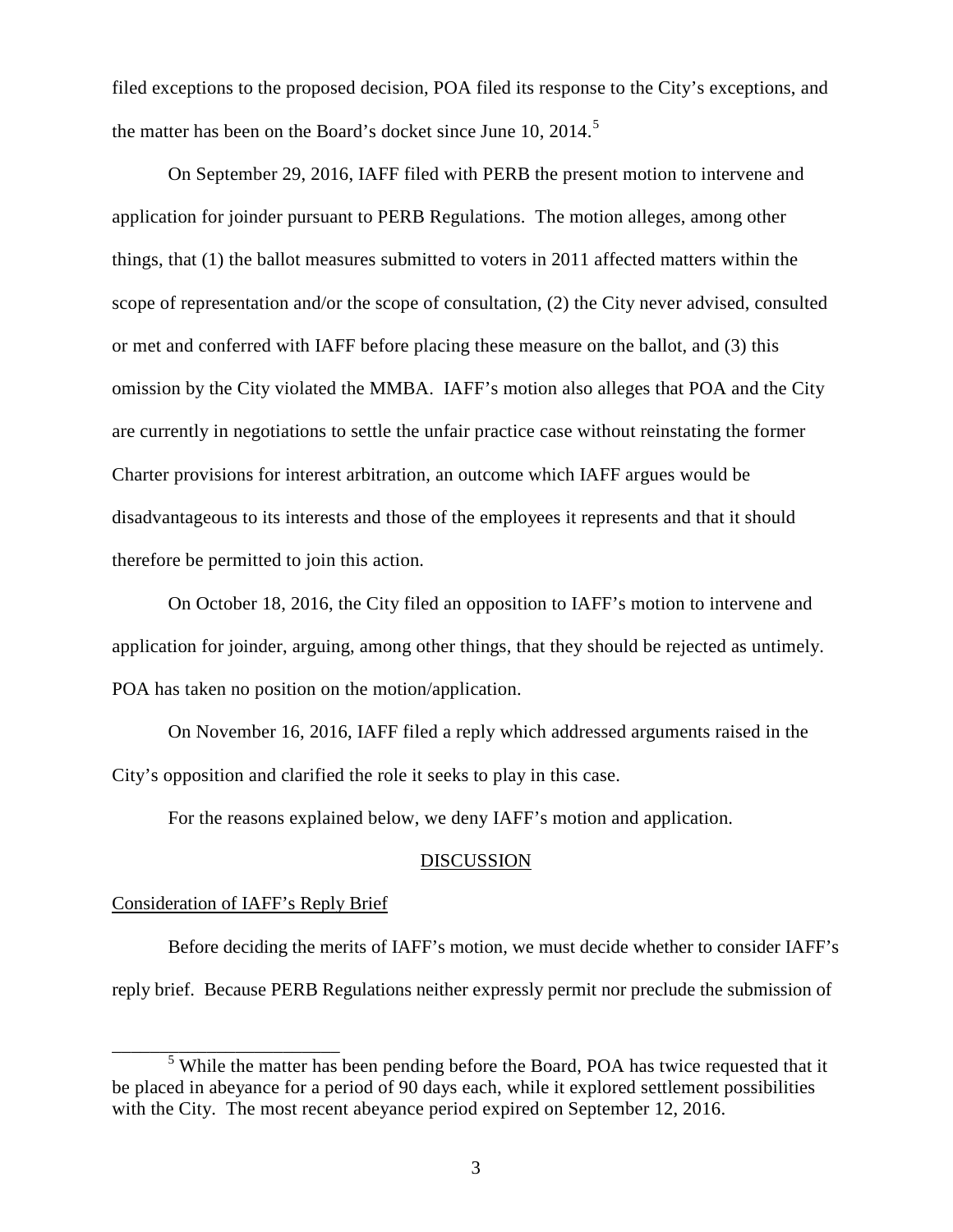pp. 13-14; *Los Angeles Unified School District/Los Angeles Community College District*  (1984) PERB Decision No. 408 (*Los Angeles*), pp. 4-5.) *Los Angeles* holds that: reply briefs, consideration of such filings is discretionary with the Board. (MMBA, § 3509, subd. (a); EERA, [6](#page-3-0) §3541.3, subds. (i), (n); *City of Milpitas* (2015) PERB Decision No. 2443-M,

> Where the response raises new issues, discusses new case law or formulates new defenses to allegations, the Board might well be persuaded to permit the complainant to submit a reply in order to aid the Board in its review of the underlying dispute.

 $(Id., at pp. 4-5.)$ 

However, as we explained in *City of Milpitas, supra*, PERB Decision No. 2443-M, the circumstances enumerated in *Los Angeles* serve as illustrations, and not limitations, on the Board's broad discretion to consider a reply. Because the matter is not specifically set forth in or limited by our Regulations, it falls under the Board's broad, *statutory* powers to "investigate unfair practice charges or alleged violations of [the MMBA], and [to] take any action and make any determinations in respect of these charges or alleged violations as the board deems necessary to effectuate the policies of [the MMBA]." (MMBA, § 3509, subd. (a); EERA, § 3541.3, subds. (i), (n); cf. *City of Torrance* (2009) PERB Decision No. 2004-M, p. 11; *UPTE, CWA Local 9119 (Hermanson, et al.)* (2006) PERB Decision No. 1829-H, pp. 3-5.)

 In this case, IAFF's reply clarifies its original motion and, significantly, *narrows* the the City.<sup>7</sup> Because the reply clarifies the original motion and the scope of joinder sought by scope of relief requested. Specifically, IAFF's reply explains that it does *not* seek to re-open the record in this case or to re-litigate issues previously considered by the ALJ. Rather, IAFF seeks joinder only to be permitted to engage in any settlement discussions between POA and

<span id="page-3-1"></span><span id="page-3-0"></span>\_\_\_\_\_\_\_\_\_\_\_\_\_\_\_\_\_\_\_\_\_\_\_\_

 $6$  The Educational Employment Relations Act (EERA) is codified at section 3540.

 $7$  We address the practicality of this request below.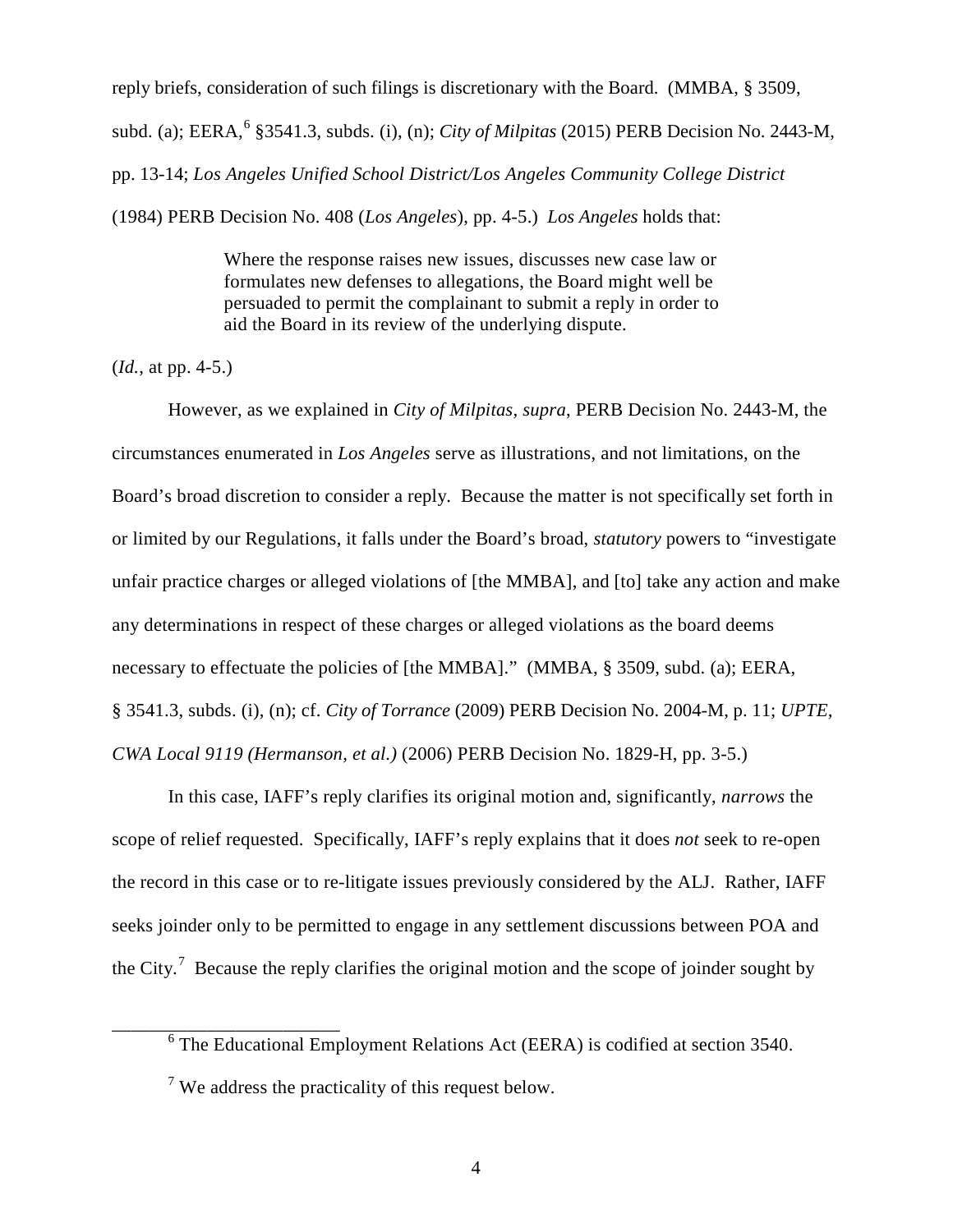the Board in its review of the motion and will thereby not prejudice the City. We therefore IAFF is narrower than indicated in its original motion, consideration of IAFF's reply will aid accept IAFF's reply and next proceed to the merits of IAFF's motion for joinder.

## Merits of IAFF's Motion for Joinder

\_\_\_\_\_\_\_\_\_\_\_\_\_\_\_\_\_\_\_\_\_\_\_\_

 PERB Regulations permit an employee, employee organization or employer who wishes to join an existing unfair practice case to file with the Board itself an application for joinder. The application shall include a written a statement of the extent to which joinder is sought and all the facts upon which the application is based. (PERB Reg. 32164, subds. (a), (b).) After all parties determines that the applicant has a substantial interest in the case or would contribute substantially to a just resolution of the case and if its addition would not unduly impede the proceeding.  $(Id,$  subds. (b), (c).)<sup>8</sup> For several reasons, we deny IAFF's motion. have had notice and opportunity to oppose the application, the Board may allow joinder if it

 interest in resolution of the present charge. IAFF's request to participate as a party in any and/or IAFF-represented employees. However, it is well-settled that only the designated First, the motion does not include facts demonstrating that IAFF has a substantial settlement discussions appears to be premised on the mistaken belief that a settlement between POA and the City could lawfully change the status quo or otherwise affect the rights of IAFF representative of a unit may bring a charge alleging a unilateral change or other bargaining

<span id="page-4-0"></span> (PERB Reg. 32164, subd. (d); *Bay Area Air Quality Management District* (2007) PERB explains why IAFF could not have adequately protected its interests by filing its own unfair <sup>8</sup> The Board may also, either on application by a party or on the Board's own motion, order joinder of an employer, employee organization or individual under certain circumstances. Decision No. 1927-M, pp. 3-4.) However, neither the City nor POA has requested that IAFF be joined as a party to this action and, for the reasons set forth in the body of this Decision, the Board declines to do so on its own motion. Although IAFF argues that its absence from this case impairs its ability to protect its interests, IAFF's motion provides no facts to suggest that it was previously unaware of the City's conduct, which IAFF now alleges was unlawful, nor practice charge within the six-month limitations period.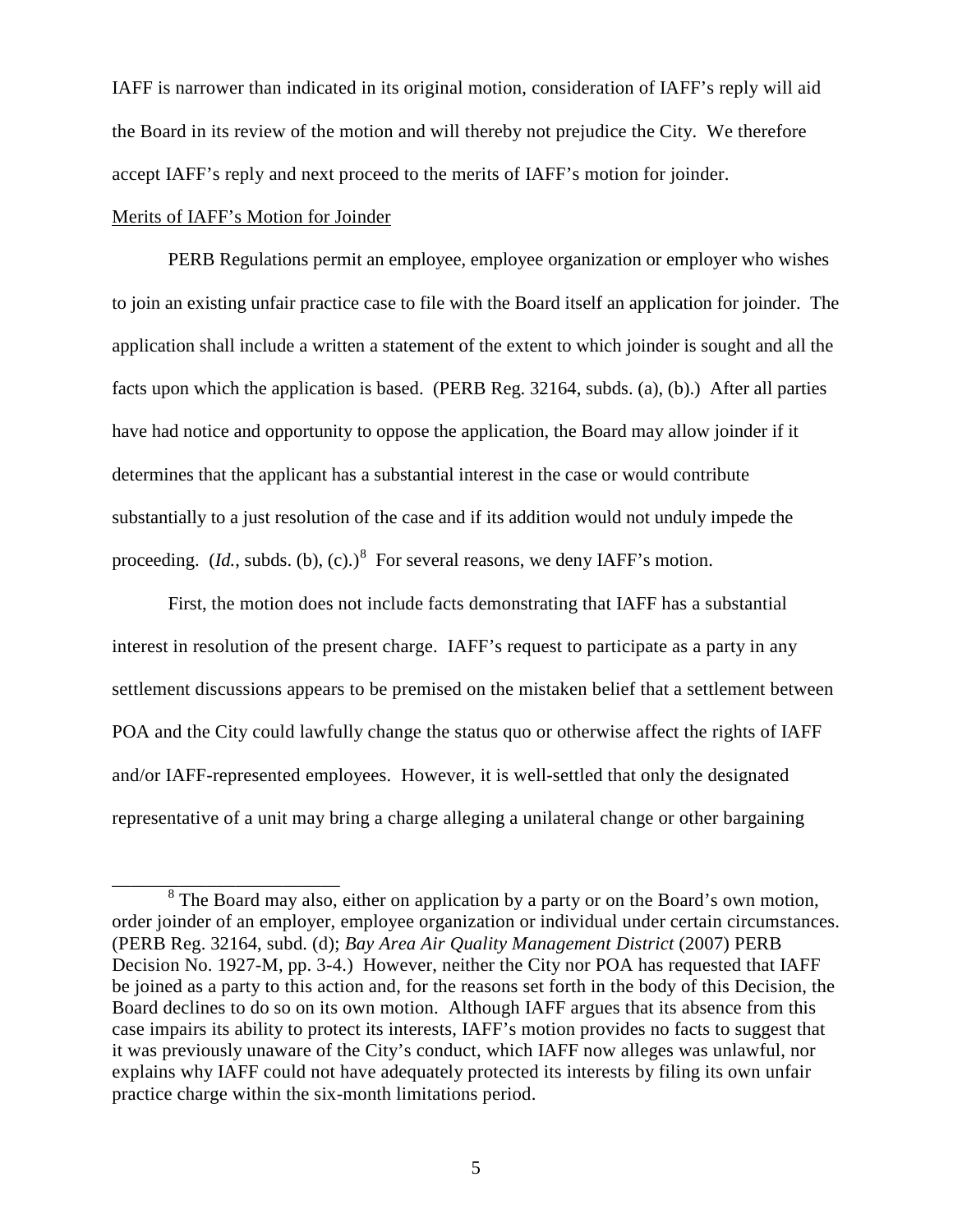No. 2265, adopting dismissal letter at p. 3.) When an employer's conduct is alleged to Decision No. 668b, pp. 3-4; *Regents of the University of California* (2006) PERB Decision pp. 46-48.) This approach is necessary to protect the rights of the respondent to notice of the violation affecting that unit. (*San Francisco Community College District* (1989) PERB Decision No. 688b, pp. 3-4; *Oxnard Union High School District* (2012) PERB Decision constitute a unilateral change or other bargaining violation simultaneously affecting more than one bargaining unit, the exclusive representative of each unit must file a charge and litigate on behalf of the employees in its respective unit. (*San Francisco, supra*, PERB No. 1804-H, adopting warning letter at p. 5.) In such circumstances, the Board's usual practice is to limit the remedy to only the unit or units where the designated representative has successfully litigated the case. (*City of San Diego (Office of the City Attorney)* (2010) PERB Decision No. 2103-M, pp. 17-18; cf. *City of Sacramento* (2013) PERB Decision No. 2351-M, allegations against it and to protect the rights of other employee organizations who, for whatever reason, may prefer to acquiesce to an employer's conduct rather than file and litigate unfair practice charges.

 voters and the voters' approval of those measures altered the status quo affecting IAFF- available for bargaining disputes between the City and IAFF. By failing to file an unfair changes. If the City and POA agree to settle the present unfair practice case, any settlement consult with IAFF. In sum, because POA is not authorized to negotiate on behalf of IAFF or According to IAFF's motion, the City's decision to submit the ballot measures to the represented employees by, among other things, eliminating the impasse resolution procedures practice charge, IAFF acquiesced to that change. IAFF did not, however, acquiesce to future terms affecting matters within the scope of representation and/or consultation for IAFFrepresented employees would trigger the City's duty to meet and confer and/or meet and

6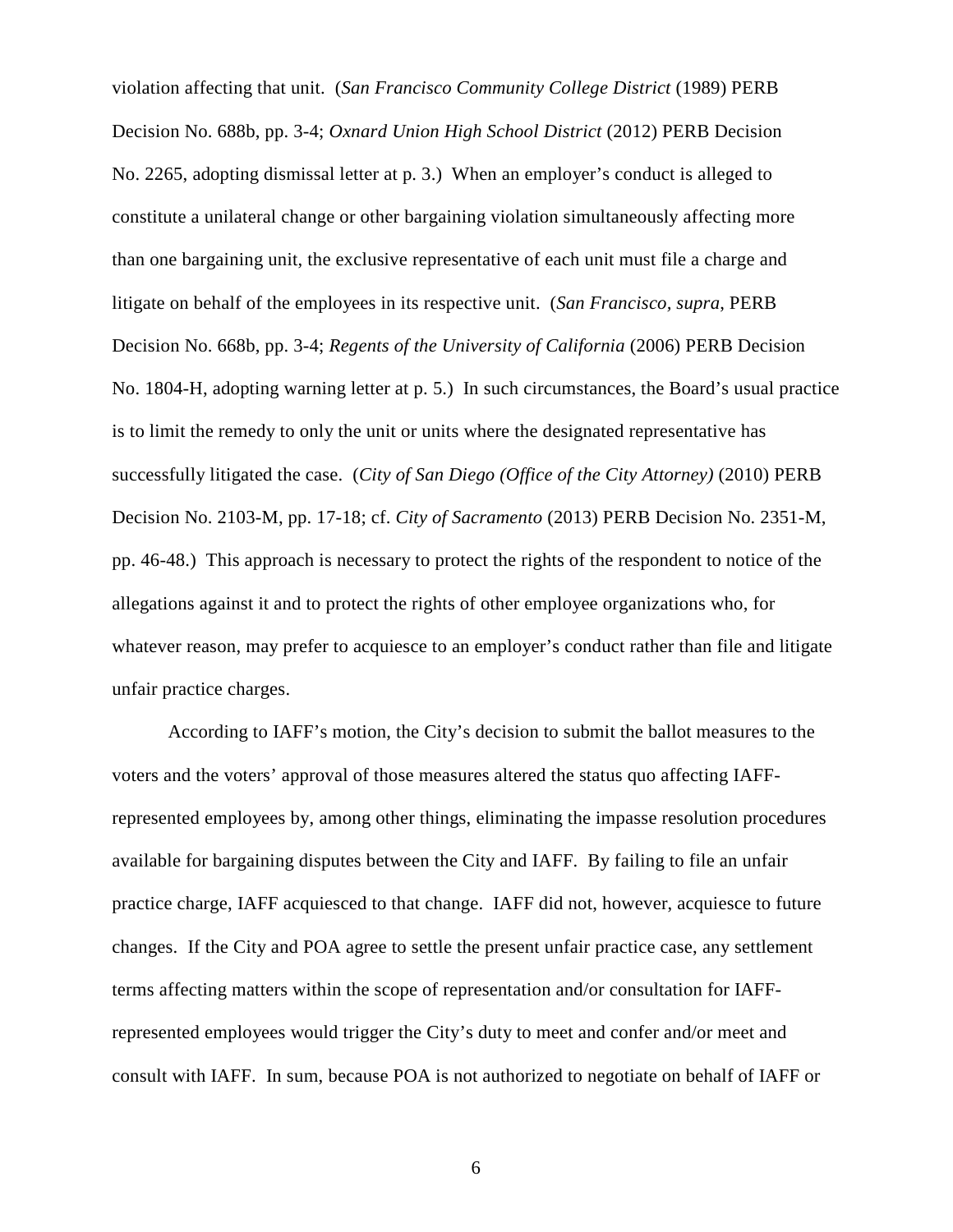IAFF-represented employees, IAFF has no cognizable interest in any resolution or this charge, including any settlement between the City and POA, and IAFF's joinder as a party is therefore unwarranted.

 Second, even assuming IAFF had demonstrated that it has a substantial interest in this case or that its participation would contribute substantially to a just resolution, we would deny IAFF's motion as untimely and/or as posing an undue impediment to the proceeding. Subject to certain exceptions, which are not at issue here, PERB is precluded by statute from issuing "a complaint in respect of any charge based upon an alleged unfair practice occurring more than *Public Employment Relations Bd.* (2005) 35 Cal.4th 1072, 1090.) Our Regulations likewise (1982) PERB Decision No. 194, p. 14.) six months prior to the filing of the charge." (MMBA, § 3509, subd. (a), (b); Govt. Code, § 3541.5, subd. (a)(1); *Coachella Valley Mosquito and Vector Control Dist. v. California*  require dismissal of a charge or any part thereof alleging an unfair practice under the MMBA based upon conduct occurring more than six months prior to the filing of the charge. (PERB Reg. 32620, subd. (b)(5).) The limitations period begins to run once the charging party knew or reasonably should have known of the conduct underlying the charge. (*Gavilan Joint Community College District* (1996) PERB Decision No. 1177, p. 4; *San Dieguito Union High School District* 

 the City's alleged unfair practices and, although IAFF makes conclusory allegations that the City demonstrating either that IAFF was unaware of the conduct which it now alleges was unlawful, There is no dispute that IAFF did not file a charge against the City within six months of never met and conferred and/or consulted with IAFF before placing the two measures on the ballot in 2011, IAFF's motion and supporting declarations include no specific facts or the circumstances under which IAFF became aware of the City's allegedly unlawful conduct.

7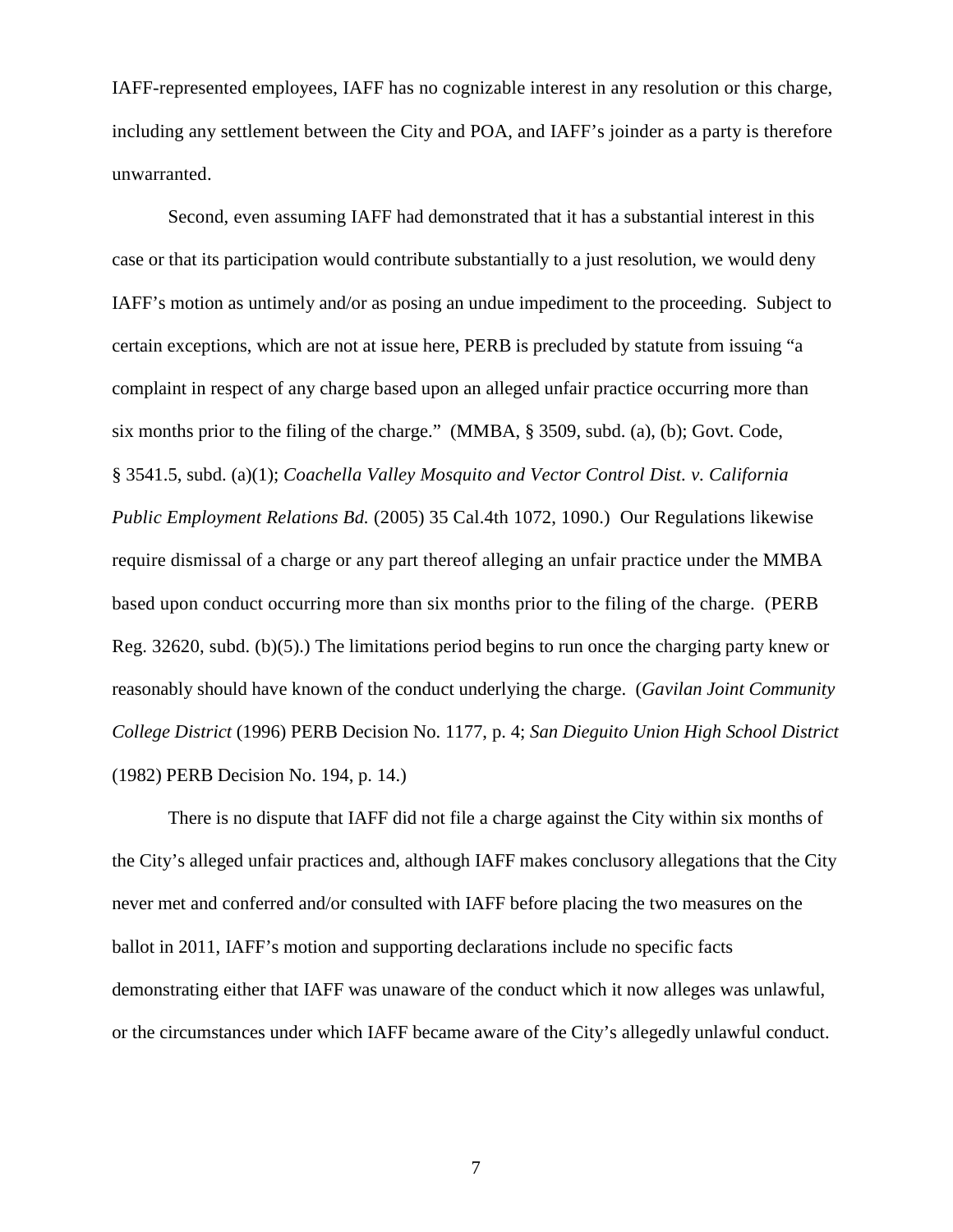Thus, if IAFF were seeking to file its own charge at this late date, there is no question that it would be rejected as untimely.

IAFF argues, however, that it seeks merely to *join* an *existing* charge, rather than *file a new* charge, and that, because the joinder regulation includes no express limitation on the time in which to intervene, it should be allowed to do so to protect its interests. We are not persuaded.

Metropolitan Water Dist. of Southern California v. Superior Court (2004) 32 Cal.4th 491, 501.) (*Los Angeles County v. Craig* (1942) 52 [Cal.App.2d](https://Cal.App.2d) 450, 452-453.) While administrative rules cannot *expand* the scope of the agency's authority beyond what has been authorized by the pp. 10-11.) Because IAFF's construction of the joinder regulation would likely require the decline this invitation. decline this invitation.<br>IAFF is correct that the joinder regulation includes no definite time limit. However, As with statutory construction, the provisions of PERB's Regulations cannot be read in isolation from one another; rather, each word, phrase or clause should be construed with reference to the whole system of which it is a part, so that all may be harmonized and have effect. (*West Pico Furniture Co. v. Pacific Finance Loans* (1970) 2 Cal.3d 594, 607–608; Unless one provision is clearly intended as an exception to a general rule or principle set forth elsewhere in the Regulations, the two should not be read to conflict with one another. or regulations can specify the procedures whereby an agency will carry out its mission, they enabling statute. (*UPTE, CWA Local 9119 (Hermanson, et al.), supra,* PERB Decision No. 1829-H, p. 4; *Apple Valley Unified School District* (1990) PERB Order No. Ad-209, Board to act in excess of its authority by recognizing or establishing an exception to the sixmonth limitations period prescribed by the MMBA, PERB Regulations and judicial authority, we

under the circumstances, the practical effect of IAFF joining this action, even on the limited

8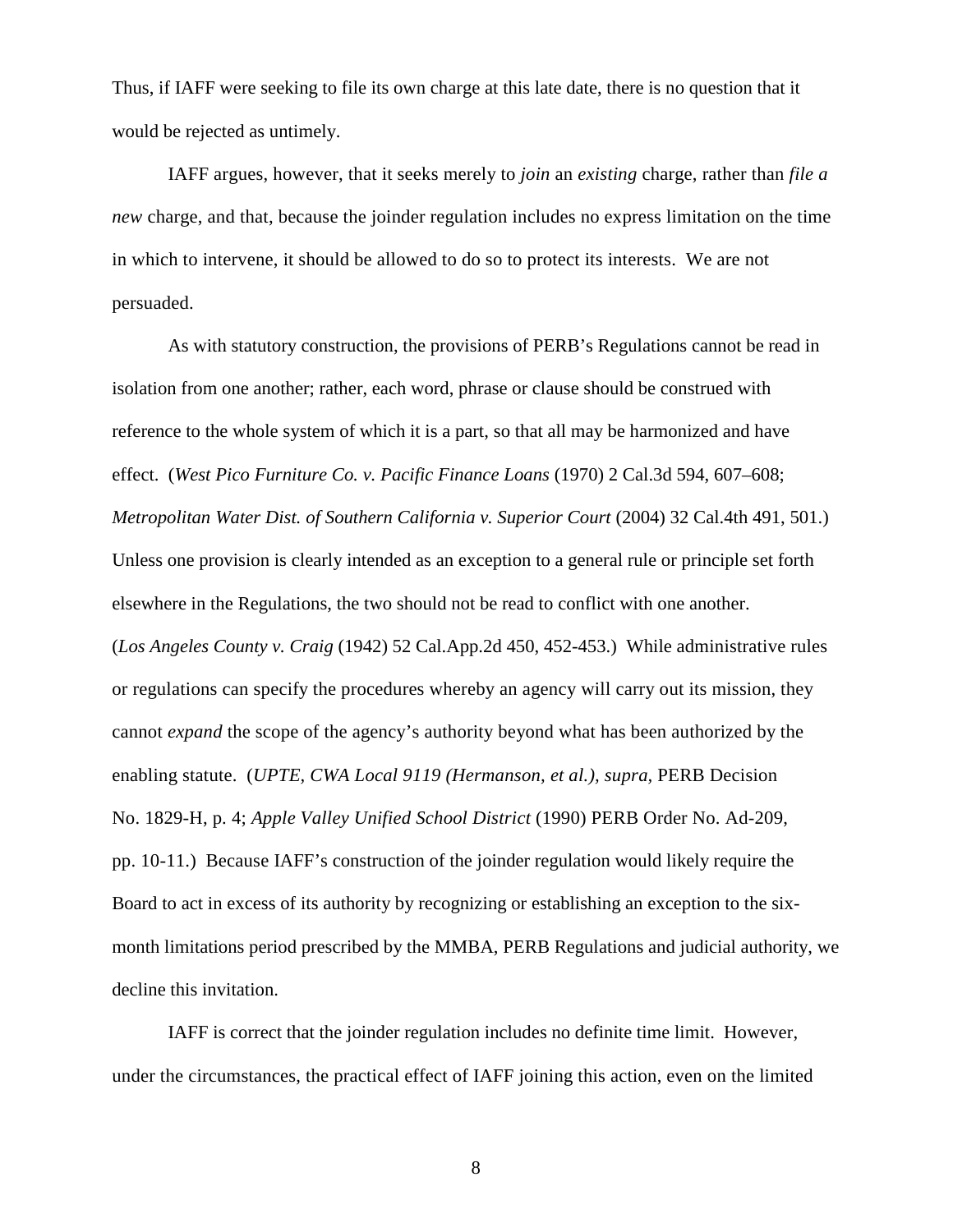terms IAFF requests, is the same. IAFF would have no leverage in settlement discussions PERB amending the existing complaint to include IAFF's allegations against the City. IAFF reopen the record, the City must be afforded an opportunity to do so in order to meet the new allegations against it. After re-opening the record to take additional evidence, the ALJ would decision, to make additional factual findings and resolve the legal issues presented by IAFF's without some credible threat of proceeding with litigation. It cannot, however, do so, without would then need to prove those allegations either on the basis of the existing record or, more realistically, after remanding the matter to the ALJ and reopening the record to take evidence on the newly-added allegations in the complaint. Even if, as IAFF contends, it does not seek to need to amend the proposed decision substantially or, more likely, draft a separate proposed participation in the case.

 Each of these steps in the litigation process poses significant problems. For example, issued, and the matter has been appealed to the Board itself. (PERB Regs. 32647, 32648.) issued, and the matter has been appealed to the Board itself. (PERB Regs. 32647, 32648.) Moreover, the joinder regulation expressly states that the addition of a party cannot unduly impede the proceeding. (PERB Reg. 32164, subd. (c).) Even assuming a complaint could be amended at this late stage, granting IAFF's application for joinder under these circumstances would effectively circumvent the limitations period set forth in the MMBA and PERB Regulations, unduly impede the proceedings in this case and thereby undermine the purpose of while our Regulations permit amendment of an existing complaint before or during a hearing, they do not appear to contemplate amending a complaint *after* the hearing has concluded, the evidentiary record has been closed, briefing has been completed, a proposed decision has the joinder regulation, and call into question the fundamental fairness and the due process rights of all parties in PERB's administrative process. For all these reasons, we deny IAFF's motion to intervene and application for joinder.